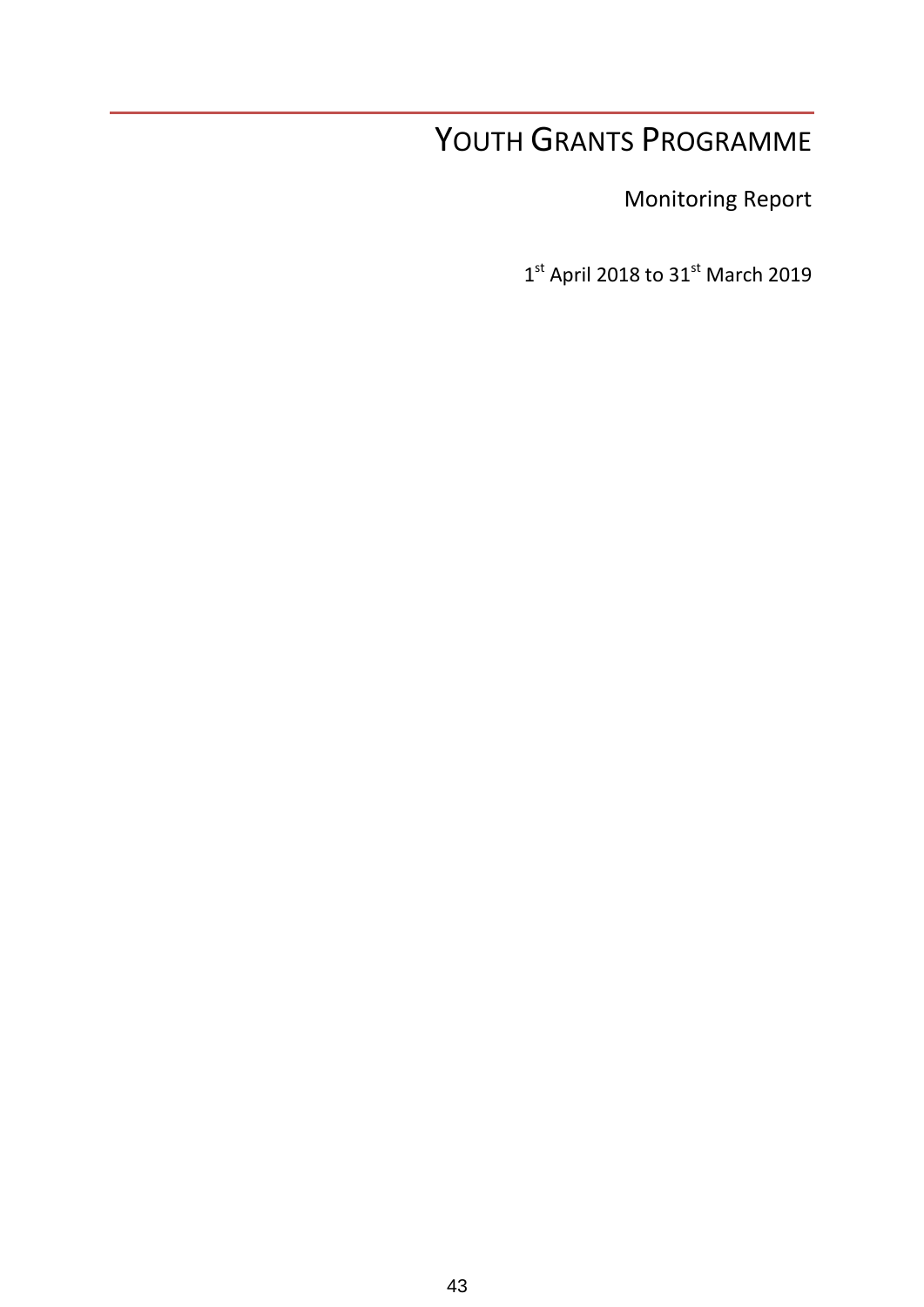#### **CONTENTS**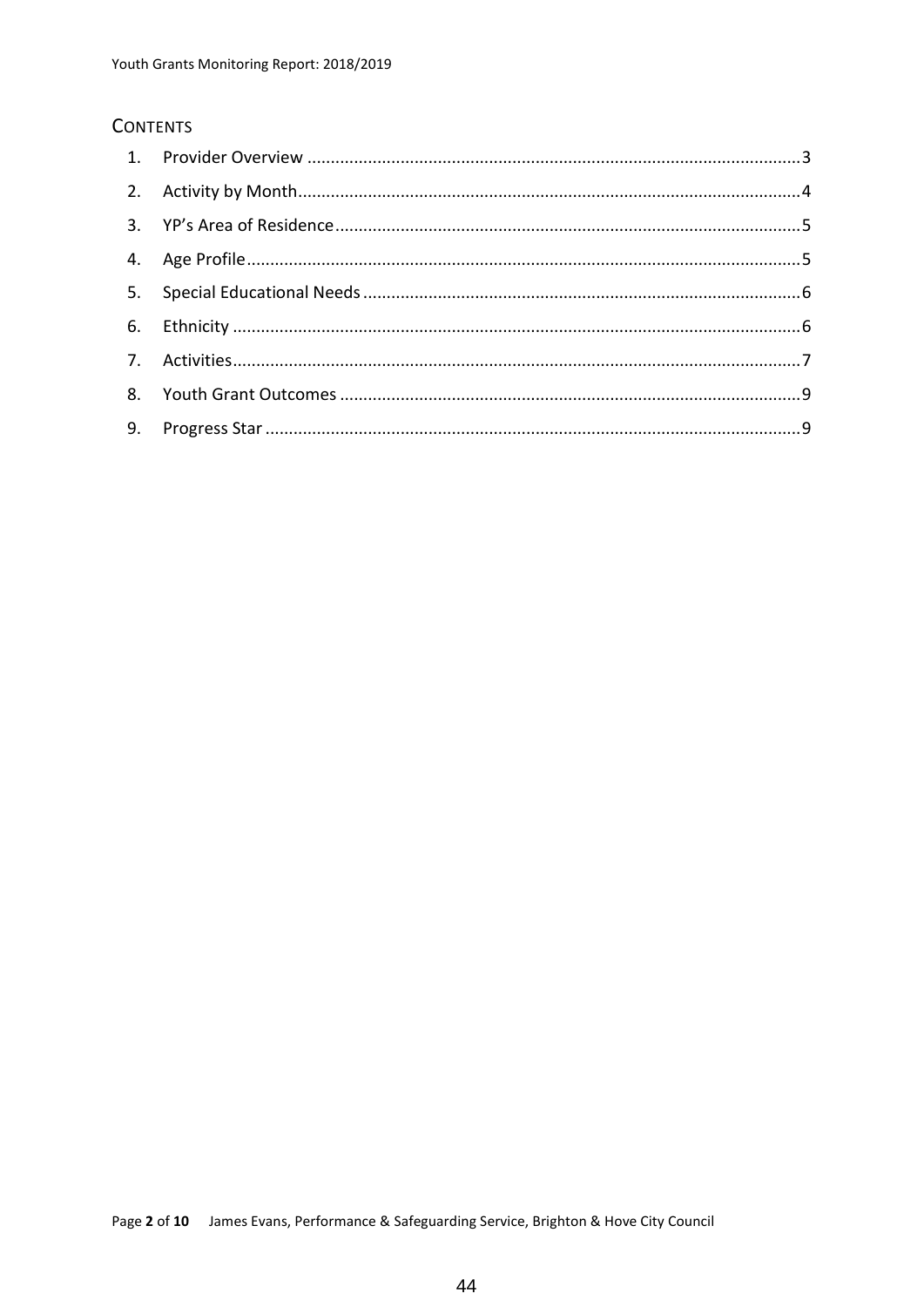<span id="page-2-0"></span>1. PROVIDER OVERVIEW

**.** 

- **Contacts** are defined as the number of individuals unique to each provider.
- **Visits** are the total number of young people attending activities.
- **Tenants** are young people living in Brighton & Hove Council housing.

On average, young people attend an activity eight times over the year.

36% of visits by young people living in Brighton & Hove are made by council tenants.

|                                           |          |               | Average    | Visits by      | % Visits       |
|-------------------------------------------|----------|---------------|------------|----------------|----------------|
|                                           | Unique   | <b>Number</b> | Visits per | Council        | by Council     |
|                                           | Contacts | of Visits     | Contact    | <b>Tenants</b> | <b>Tenants</b> |
| BH BYC - Brighton Youth Centre            | 810      | 5,291         |            | 1,318          | 25%            |
| <b>BH Hangleton and Knoll</b>             | 249      | 2,935         | 12         | 1,485          | 51%            |
| <b>BH</b> Tarnerland                      | 232      | 1,666         |            | 271            | 16%            |
| <b>BH The Deans Youth Project</b>         | 66       | 790           | 12         | 301            | 38%            |
| <b>BH The Trust for Dev. Communities</b>  | 382      | 2,343         | 6          | 1,312          | 56%            |
| <b>BH YAC</b>                             | 230      | 347           | 2          | 47             | 14%            |
| <b>BH YPC</b>                             | 92       | 541           | 6          | 124            | 23%            |
| <b>Overall</b>                            | 1,833    | 13,913        | 8          | 4,858          | 35%            |
| <b>Brighton &amp; Hove residents only</b> | 1,680    | 13,370        | Ι8.        | 4,851          | 36%            |

In addition to the information recorded on the ASPIRE case management system (above), the following groups provided support for 536 young people, who made more than four thousand visits to these services over the year.

|                             | <b>Unique Contacts</b> | <b>Number of Visits</b> | <b>Average Visits</b><br>per Contact |
|-----------------------------|------------------------|-------------------------|--------------------------------------|
| <b>Allsorts</b>             | 193                    | 1,614                   | 8                                    |
| <b>BMEYPP</b>               | 133                    | 1,429                   | 11                                   |
| Extratime                   | 19                     | 461                     | 24                                   |
| <b>TDC Young Travellers</b> | 101                    | 404                     | 4                                    |
| <b>YPC Global Social</b>    | 90                     | 432                     |                                      |
| Total                       | 536 <sup>†</sup>       | 4,340                   | 8                                    |

<sup>\*</sup> Total unique contacts for all services are less than the sum of unique contacts for each provider as young people attend more than one service.

<sup>†</sup> As these groups do not share a client database, there may be some double-counting of YP attending more than one group.

Page **3** of **10** James Evans, Performance & Safeguarding Service, Brighton & Hove City Council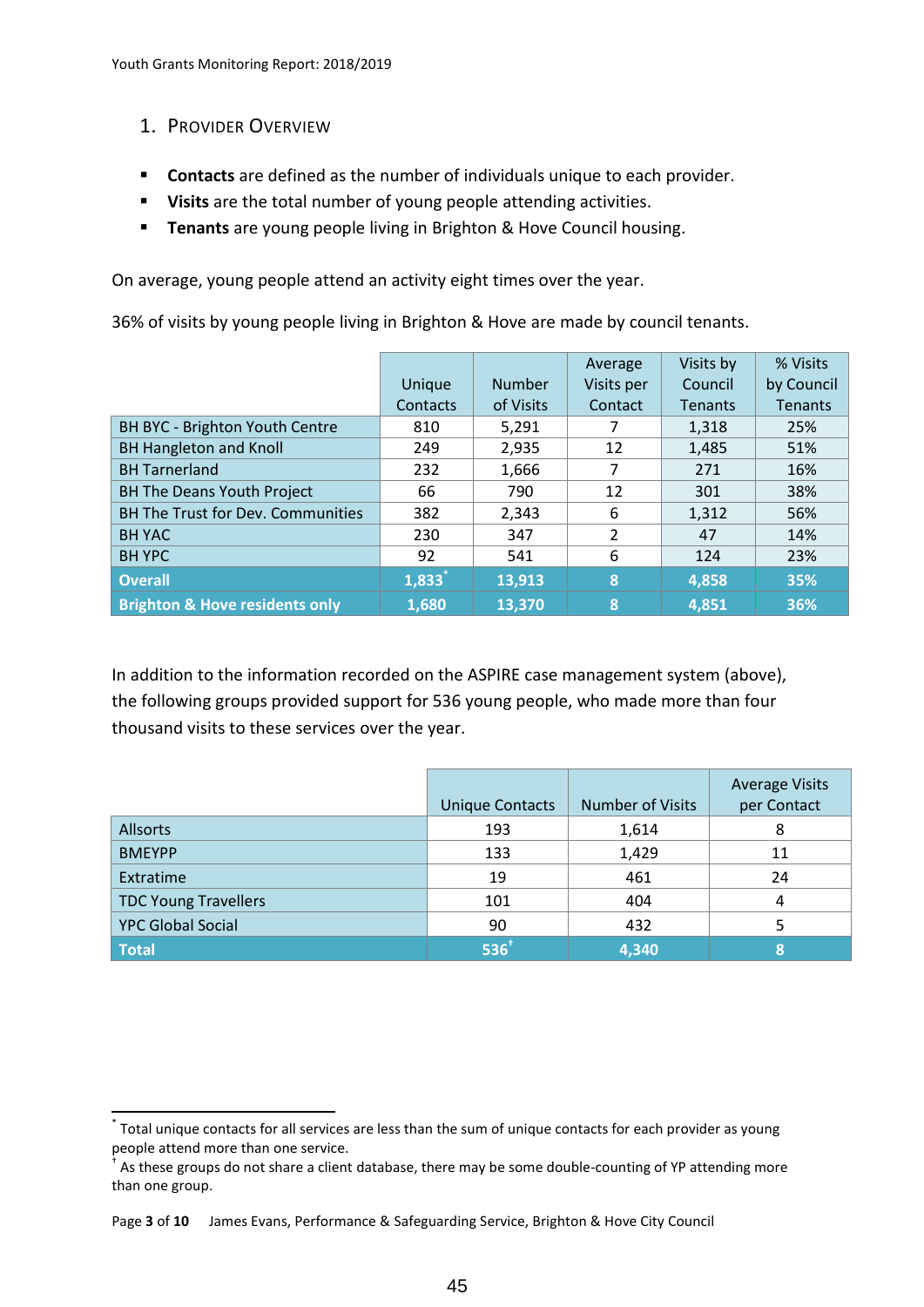#### <span id="page-3-0"></span>2. ACTIVITY BY MONTH

The number of visits to Youth Services each month is seasonal with fewer numbers in December to February and peak numbers in May/June.



- $\triangleright$  Brighton Youth Centre was the largest contributor to the peak in May, with 761 visits, their highest of the year.
- $\triangleright$  The Hangleton & Knoll Project had the next highest numbers in May, at 375, but their busiest month was August, with 426 visits. This peak is hidden in the chart above as most other providers see some of their lowest numbers in August.
- $\triangleright$  The peak in November is only slightly above the annual average (+189 more visits in November against a monthly average of 1,159) but seems higher when viewed against a dip in visitor levels of a similar scale (-215 against the average) in August.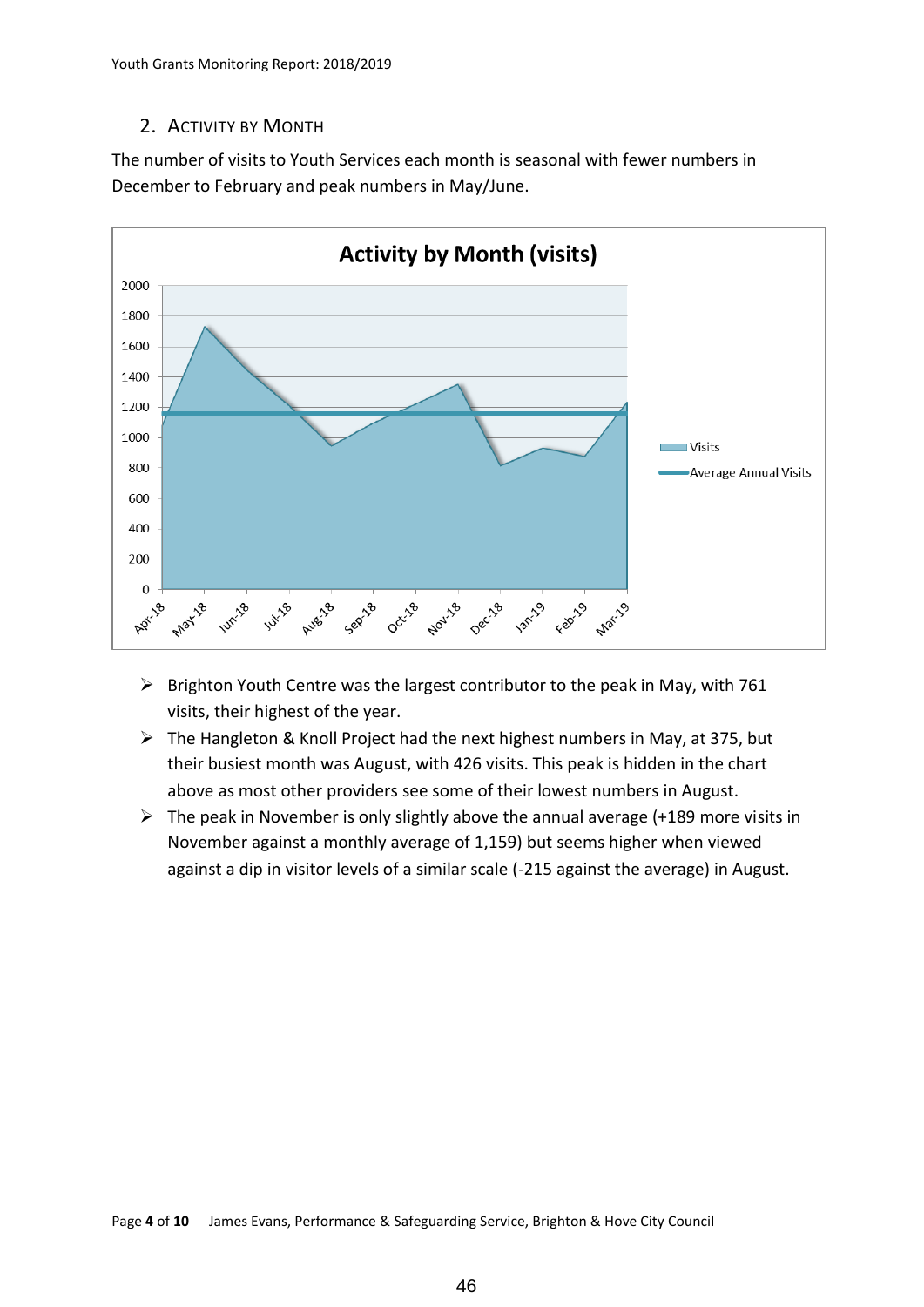Youth Grants Monitoring Report: 2018/2019

#### <span id="page-4-0"></span>3. YP'S AREA OF RESIDENCE

The chart below shows the number of young people living in each area of the city.



*Note: it is currently not possible to report on the area of service delivery, but this has been noted for future development.*

#### <span id="page-4-1"></span>4. AGE PROFILE

72% of young people worked with are under the age of 18.



Page **5** of **10** James Evans, Performance & Safeguarding Service, Brighton & Hove City Council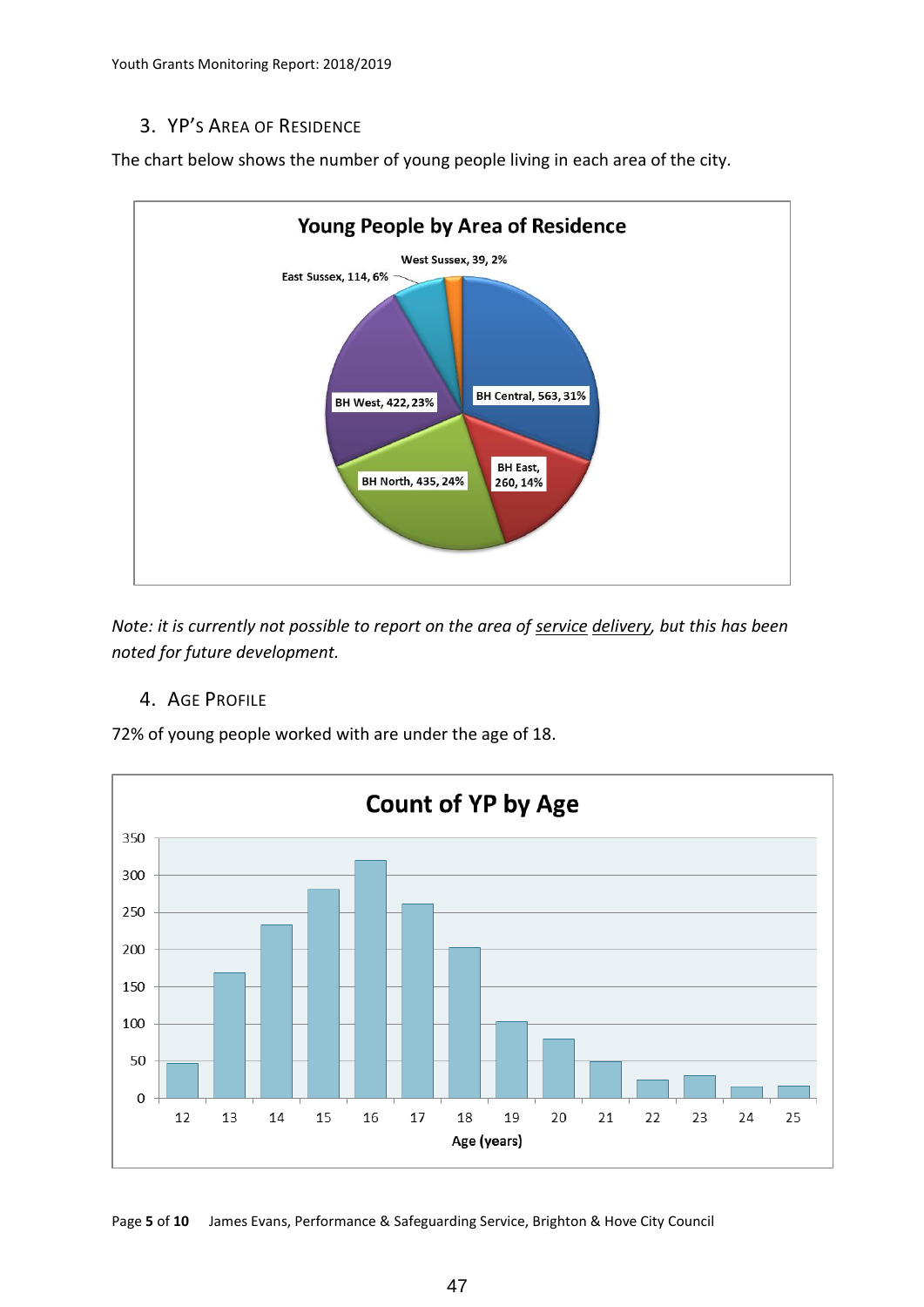## <span id="page-5-0"></span>5. SPECIAL EDUCATIONAL NEEDS

49% of contacts were successfully matched to the January 2019 schools census in order to find their SEN status (YP were not matched where they live out of area, do not attend mainstream provision or are school leavers). This is compared to the percentage of children and young people with SEN provision across the entire census.

|                    | Contacts     | % Contacts | % Jan'19 Census | Difference |
|--------------------|--------------|------------|-----------------|------------|
| <b>FHCP</b>        | $95^{\circ}$ | 10%        | 3%              | +7%        |
| <b>SEN Support</b> | 247          | 27%        | 14%             | +13%       |

#### <span id="page-5-1"></span>6. ETHNICITY

As above, 49% of contacts were successfully matched to the January 2019 school census in order to find their ethnicity; this is compared with the percentage of each ethnicity across the entire census. The comparison indicates that Youth Services work with a greater proportion of ethnic minority groups than the city average.

| <b>Ethnicity</b>                         | Contacts <sup>§</sup> | % Contacts | Jan'19 Census | <b>Difference</b> |
|------------------------------------------|-----------------------|------------|---------------|-------------------|
| White -British                           | 733                   | 65.0%      | 72.0%         | $-7.0%$           |
| White -Irish                             | $\overline{2}$        | 0.2%       | 0.6%          | $-0.4%$           |
| Traveller of Irish heritage <sup>®</sup> | 101                   | 9.0%       | 0.1%          | 8.8%              |
| White Eastern European                   | 11                    | 1.0%       | 2.0%          | $-1.0%$           |
| White Western European                   | 6                     | 0.5%       | 1.6%          | $-1.0%$           |
| White other                              | 16                    | 1.4%       | 3.8%          | $-2.4%$           |
| Gypsy/Roma                               | 0                     | 0.0%       | 0.1%          | $-0.1%$           |
| White and Black Caribbean                | 24                    | 2.1%       | 1.7%          | 0.4%              |
| White and Black African                  | 34                    | 3.0%       | 2.1%          | 0.9%              |
| White and Asian                          | 28                    | 2.5%       | 2.8%          | $-0.4%$           |
| Any other mixed background               | 26                    | 2.3%       | 3.3%          | $-1.0%$           |
| Indian                                   | 4                     | 0.4%       | 0.7%          | $-0.4%$           |
| Pakistani                                | 11                    | 1.0%       | 0.2%          | 0.8%              |
| Bangladeshi                              | 4                     | 0.4%       | 1.1%          | $-0.8%$           |
| Any other Asian background               | 8                     | 0.7%       | 1.3%          | $-0.6%$           |
| <b>Black Caribbean</b>                   | 25                    | 2.2%       | 0.1%          | 2.1%              |
| <b>Black -African</b>                    | 55                    | 4.9%       | 1.6%          | 3.3%              |
| Any other Black background               | 12                    | 1.1%       | 0.3%          | 0.7%              |
| Chinese                                  | $\Omega$              | 0.0%       | 0.6%          | $-0.6%$           |
| Arab other                               | 3                     | 0.3%       | 1.3%          | $-1.1%$           |
| Iranian                                  | $\overline{2}$        | 0.2%       | 0.2%          | 0.0%              |
| Kurdish                                  | 0                     | 0.0%       | 0.1%          | $-0.1%$           |
| Other ethnic group                       | 12                    | 1.1%       | 1.0%          | 0.1%              |
| Refused                                  | 11                    | 1.0%       | 1.2%          | $-0.2%$           |

<sup>‡</sup> Includes 19 young people with EHCPs supported by Extratime

**.** 

Page **6** of **10** James Evans, Performance & Safeguarding Service, Brighton & Hove City Council

<sup>§</sup> Includes BMEYPP and Young Travellers (TDC)

<sup>\*\*</sup> As the specific ethnicity of travellers worked with is unknown, they are all recorded here as 'Traveller of Irish Heritage'.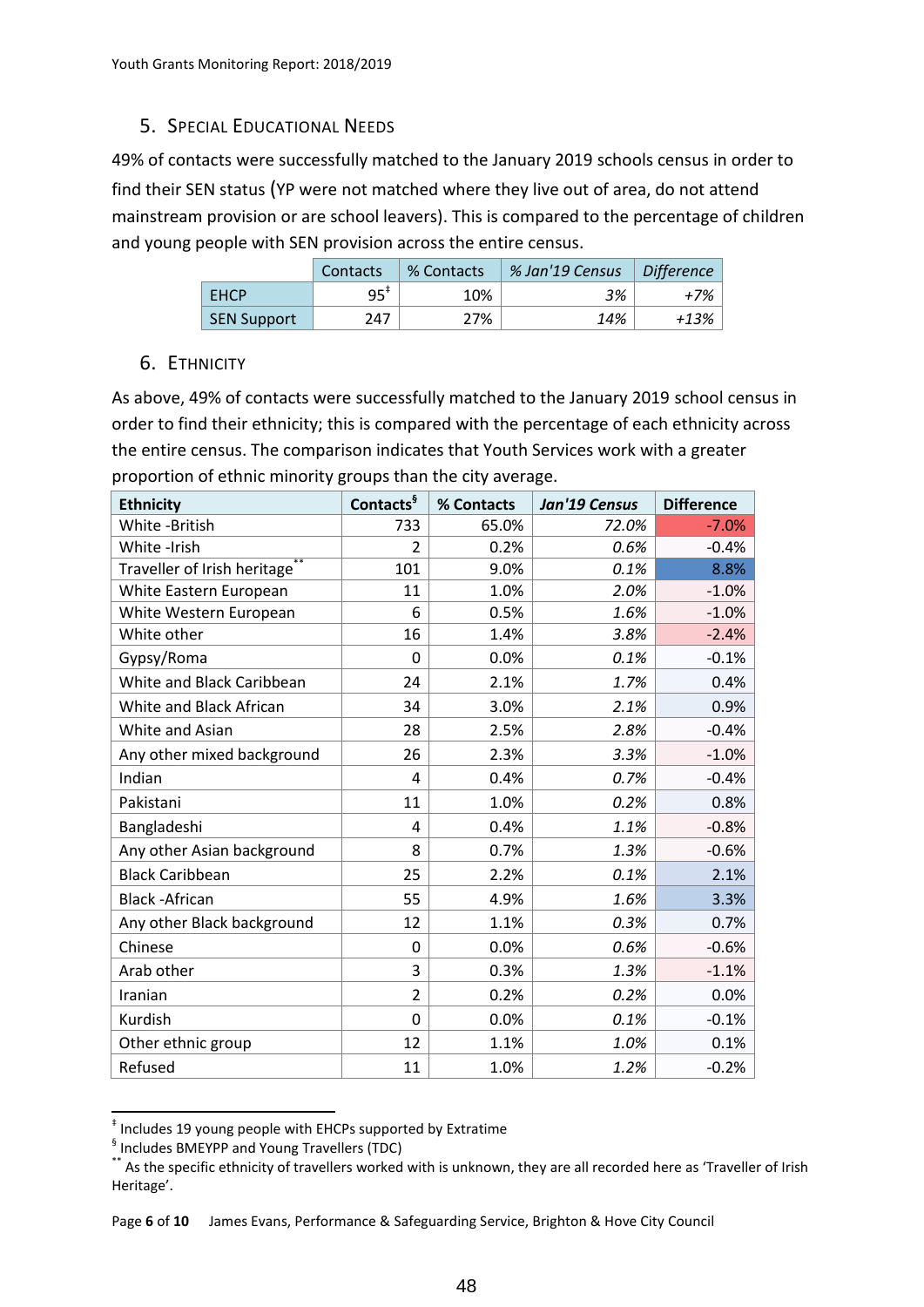### <span id="page-6-0"></span>7. ACTIVITIES

The table shows activities recorded on Aspire, provided to young people over the year and grouped by provider. Unique contacts are unique to each activity, that is, if a young person attended more than one activity they will be counted under both (see page 3 for unique contacts by provider). Coloured shading and data bars show a comparison across all provider activities. More detail on activities can be found [here.](https://brightonandhoveyouthcollective.org.uk/)

|                                          |                        |                         |                         |                | Average Visits per   Visits by Council  % Visits by Council |
|------------------------------------------|------------------------|-------------------------|-------------------------|----------------|-------------------------------------------------------------|
| Activities by Provider                   | <b>Unique Contacts</b> | <b>Number of Visits</b> | Contact                 | Tenants        | <b>Tenants</b>                                              |
| <b>BH BYC - Brighton Youth Centre</b>    |                        |                         |                         |                |                                                             |
| Art In Mind                              | 25                     | 113                     | 5                       | 29             | 26%                                                         |
| <b>B.fest 2018</b>                       | 129                    | 172                     | $\mathbf{1}$            | 26             | 15%                                                         |
| <b>B.fest Board</b>                      | $\overline{7}$         | 70                      | 10                      | 10             | 14%                                                         |
| <b>B.Game</b>                            | 21                     | 55                      | 3                       | 16             | 29%                                                         |
| <b>BYC Events Team</b>                   | 140                    | 499                     | 4                       | 156            | 31%                                                         |
| Football-Mixed                           | 28                     | 71                      | 3                       | 47             | 66%                                                         |
| Fridays PRU                              | 29                     | 203                     | $\overline{7}$          | 63             | 31%                                                         |
| <b>Gig Nights</b>                        | 215                    | 244                     | $\mathbf{1}$            | 17             | 7%                                                          |
| <b>Holiday Activities</b>                | 40                     | 91                      | $\overline{2}$          | 9              | 10%                                                         |
| Junior Club                              | 6                      | 44                      | $\overline{7}$          | $\overline{7}$ | 16%                                                         |
| Live Lounge - 2017-8                     | 152                    | 836                     | 6                       | 257            | 31%                                                         |
| Mascot                                   | 22                     | 226                     | 10                      | 26             | 12%                                                         |
| Miss Represented                         | 16                     | 261                     | 16                      | 138            | 53%                                                         |
| <b>Music Sessions</b>                    | 30                     | 98                      | 3                       | 14             | 14%                                                         |
| <b>NCS</b>                               | 11                     | 22                      | $\overline{c}$          | $\pmb{0}$      | 0%                                                          |
| Photography Club                         | 12                     | 168                     | 14                      | $\pmb{0}$      | 0%                                                          |
| Sexual Health Drop in Longhill           | 42                     | 87                      | $\overline{2}$          | 36             | 41%                                                         |
| Skateboarding                            | 139                    | 442                     | 3                       | 22             | 5%                                                          |
| Windmill Theatre                         | 15                     | 180                     | 12                      | $\mathbf 0$    | 0%                                                          |
| Youth Clubs - Tuesday and Wednesday      | 189                    | 1409                    | 7                       | 445            | 32%                                                         |
| <b>BH Hangleton and Knoll</b>            |                        |                         |                         |                |                                                             |
| Community events                         | 74                     | 113                     | 2                       | 39             | 35%                                                         |
| Detached - 2015-2020                     | 99                     | 430                     | 4                       | 186            | 43%                                                         |
| <b>Education Training and Employment</b> | 24                     | 33                      | $\mathbf{1}$            | 12             | 36%                                                         |
| Health and well being project 2017-2020  | 31                     | 225                     | $\overline{7}$          | 136            | 60%                                                         |
| <b>HKP Arts Work</b>                     | 10                     | 57                      | 6                       | 47             | 82%                                                         |
| Hove Park Health Drop-ins                | 11                     | 12                      | $\mathbf{1}$            | 3              | 25%                                                         |
| <b>Kidz Krew</b>                         | 39                     | 148                     | 4                       | 102            | 69%                                                         |
| Knoll Drop-In - 2014-2020                | 40                     | 63                      | $\overline{c}$          | 28             | 44%                                                         |
| Office Drop in                           | 60                     | 222                     | 4                       | 106            | 48%                                                         |
| PACA Health Drop-in                      | 5                      | 5                       | $\mathbf{1}$            | 3              | 60%                                                         |
| Participation Work - 2014-2020           | 35                     | 201                     | 6                       | 129            | 64%                                                         |
| Positive Activities - 2014-20            | 64                     | 341                     | 5                       | 162            | 48%                                                         |
| Social Media Intervention                | 15                     | 30                      | $\overline{c}$          | 10             | 33%                                                         |
| Step Out 2018-2019                       | 21                     | 138                     | $\overline{7}$          | 97             | 70%                                                         |
| Table Tennis Hangleton Community Centre  | 32                     | 115                     | 4                       | 61             | 53%                                                         |
| Ustudios Music Project                   | 48                     | 253                     | 5                       | 110            | 43%                                                         |
| Young Mens work 2018 onwards             | 27                     | 306                     | 11                      | 95             | 31%                                                         |
| Young Women's Group - 2014-2020          | 35                     | 243                     | $\overline{7}$          | 159            | 65%                                                         |
| <b>BH Tarnerland</b>                     |                        |                         |                         |                |                                                             |
| Detached Work - 2014-18                  | 111                    | 254                     | 2                       | 21             | 8%                                                          |
| Detatched 2019                           | 26                     | 30                      | $\mathbf{1}$            | 4              | 13%                                                         |
| Holiday Projects - 2014-18               | 43                     | 84                      | $\overline{2}$          | 5              | 6%                                                          |
| Phoenix Youth Club - 2014-18             | 43                     | 139                     | 3                       | 5              | 4%                                                          |
| Tarner Football - 2014-18                | 38                     | 351                     | 9                       | 96             | 27%                                                         |
| Tarner Girls Group - 2014-18             | 18                     | 193                     | 11                      | 23             | 12%                                                         |
| Tarner Youth Club 2018                   | 51                     | 206                     | $\overline{\mathbf{4}}$ | 53             | 26%                                                         |
| Thursday Night Football 2019             | 34                     | 152                     | 4                       | 34             | 22%                                                         |
| Thursday Youth Club 2019                 | 29                     | 108                     | 4                       | 24             | 22%                                                         |
| Tuesday Night Football 2019              | 10                     | 33                      | 3                       | 0              | $0\%$                                                       |
| Young Men's Group 2019                   | 11                     | 41                      | $\overline{\mathbf{4}}$ | 5              | 12%                                                         |
| Young women's group 2019                 | 11                     | 75                      | $\overline{7}$          | $\mathbf{1}$   | $1\%$                                                       |
|                                          |                        |                         |                         |                |                                                             |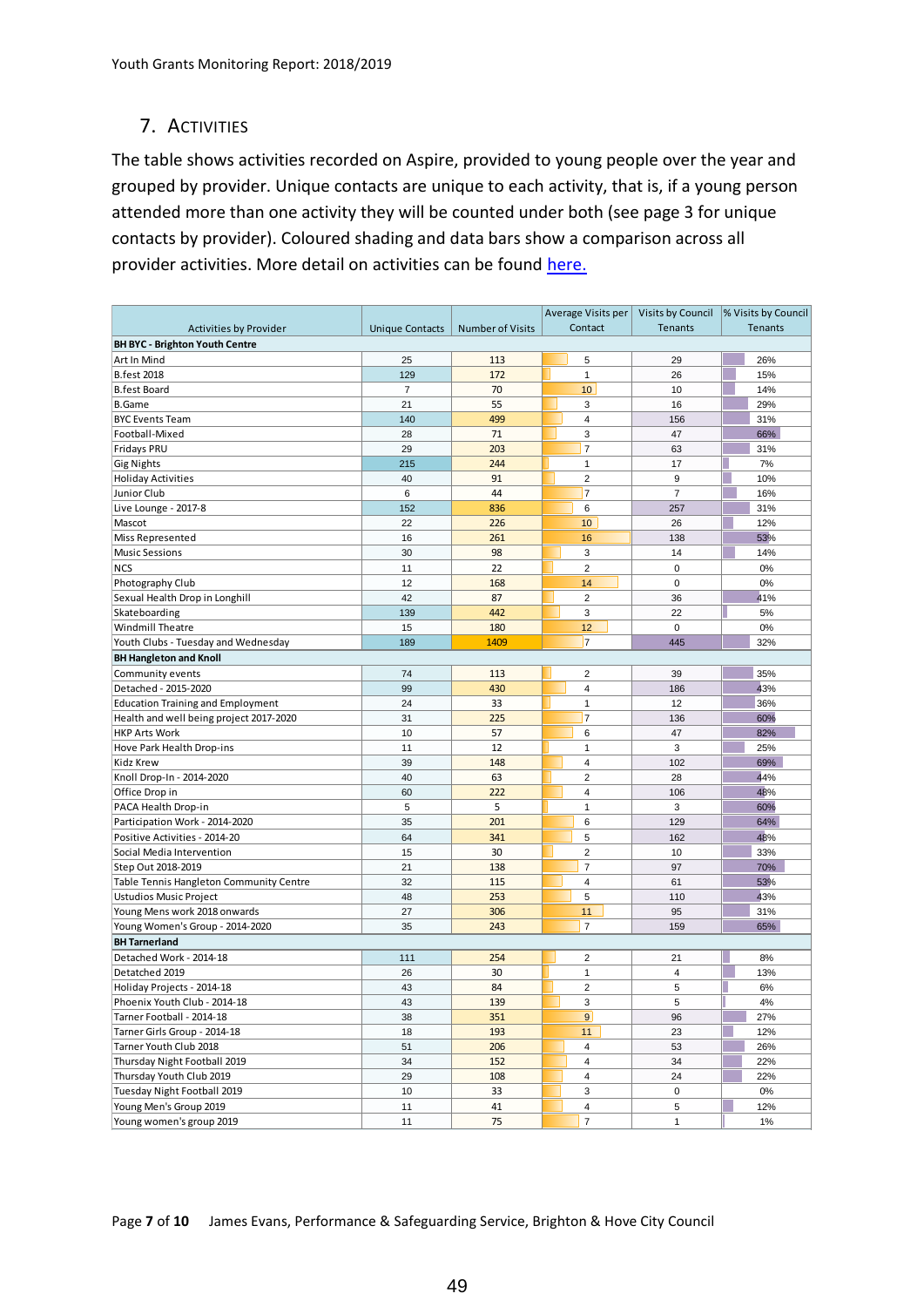#### Youth Grants Monitoring Report: 2018/2019

|                                                   |                        |                         | Average Visits per |                | Visits by Council  % Visits by Council |  |
|---------------------------------------------------|------------------------|-------------------------|--------------------|----------------|----------------------------------------|--|
| <b>Activities by Provider</b>                     | <b>Unique Contacts</b> | <b>Number of Visits</b> | Contact            | <b>Tenants</b> | <b>Tenants</b>                         |  |
| <b>BH The Deans Youth Project</b>                 |                        |                         |                    |                |                                        |  |
| Saltdean Youth Friday 2018-19                     | 3                      | 5                       | $\overline{2}$     | $\mathbf 0$    | 0%                                     |  |
| Woodingdean Friday Youth 2018-19                  | 49                     | 416                     | $\bf{8}$           | 172            | 41%                                    |  |
| Woodingdean Juniors - Tuesday 2018-19             | 13                     | 109                     | 8                  | 10             | 9%                                     |  |
| Woodingdean Senior Drop-in Session                | 22                     | 32                      | $\mathbf{1}$       | 19             | 59%                                    |  |
| Woodingdean Seniors Wednesday 2018-19             | 35                     | 228                     | $\overline{7}$     | 100            | 44%                                    |  |
| <b>BH The Trust for Developing Communities</b>    |                        |                         |                    |                |                                        |  |
| $1 - 2 - 1s$                                      | 15                     | 20                      | $\mathbf{1}$       | 12             | 60%                                    |  |
| 67 Centre Young Womens Group 18-19                | 48                     | 344                     | $\overline{7}$     | 249            | 72%                                    |  |
| <b>BACA young womens</b>                          | 3                      | 6                       | $\overline{2}$     | 5              | 83%                                    |  |
| Bevendean and Moulsecoomb Detached 18-19          | 8                      | 8                       | $\mathbf{1}$       | $\overline{7}$ | 88%                                    |  |
| <b>Bike Club</b>                                  | 5                      | 49                      | 10                 | 15             | 31%                                    |  |
| <b>Bike Club Whitehawk</b>                        | $\mathbf{1}$           | $\overline{3}$          | 3                  | $\mathbf 0$    | 0%                                     |  |
| <b>Coldean Craft Sessions ALL</b>                 | 6                      | 12                      | $\overline{2}$     | $\overline{4}$ | 33%                                    |  |
| <b>Coldean Youth Sessions ALL</b>                 | 41                     | 384                     | $\overline{9}$     | 186            | 48%                                    |  |
| Detached All areas                                | 14                     | 26                      | $\overline{2}$     | 16             | 62%                                    |  |
| Detached East Brighton April 2018 - 2019          | 23                     | 26                      | $\mathbf{1}$       | 11             | 42%                                    |  |
| Events 18-19                                      | 59                     | 80                      | $\mathbf{1}$       | 37             | 46%                                    |  |
| Health and well being project 2017-2020           | 30                     | 171                     | 6                  | 81             | 47%                                    |  |
| Holiday activities 2018-19                        | 45                     | 69                      | $\overline{2}$     | 20             | 29%                                    |  |
| Kit Car Project                                   | $\overline{4}$         | 5                       | $\overline{1}$     | $\mathbf 0$    | 0%                                     |  |
| Look Sussex Session April 2018 - 2019             | 6                      | 54                      | 9                  | 39             | 72%                                    |  |
| Moulsecoomb Football                              | 34                     | 399                     | 12                 | 258            | 65%                                    |  |
| Moulsecoomb Young Mens group 19                   | 6                      | $\overline{7}$          | $\mathbf{1}$       | 5              | 71%                                    |  |
| QPCV COL Intergenerational activities             | 1                      | $\mathbf{1}$            | $\mathbf{1}$       | $\mathbf{1}$   | 100%                                   |  |
| Saltdean & Rottingdean Youth Club                 | 11                     | 11                      | $\mathbf{1}$       | $\overline{4}$ | 36%                                    |  |
| SoundCity Drop-In Whitehawk                       | 13                     | 44                      | 3                  | 11             | 25%                                    |  |
| Tantrum Dance Sessions April 2018 - 2019          | 5                      | 30                      | 6                  | 18             | 60%                                    |  |
| Thursday Club 18-19                               | 79                     | 430                     | 5                  | 262            | 61%                                    |  |
| Whitehawk Creative Project                        | $\overline{2}$         | 5                       | 3                  | $\overline{2}$ | 40%                                    |  |
| whitehawk Youth Cafe                              | 34                     | 97                      | 3                  | 41             | 42%                                    |  |
| Yoga for Teenagers. Moulsecoomb 18                | 27                     | 62                      | $\overline{2}$     | 28             | 45%                                    |  |
| <b>BHYAC</b>                                      |                        |                         |                    |                |                                        |  |
| YAC Support & Advice drop-in 2018-2019            | 230                    | 346                     | $\overline{2}$     | 47             | 14%                                    |  |
| YAC Support & Advice Drop-in 2019-2020            | $\mathbf{1}$           | $\mathbf{1}$            | $\mathbf{1}$       | $\mathbf 0$    | 0%                                     |  |
| <b>BHYPC</b>                                      |                        |                         |                    |                |                                        |  |
| 1 to 1 Work - 2018-19                             | 6                      | 72                      | 12                 | $\Omega$       | 0%                                     |  |
| <b>Girls Group</b>                                | 15                     | 160                     | 11                 | 23             | 14%                                    |  |
| Global Social Drop in (YPC) - 2018-19             | 12                     | 48                      | $\overline{4}$     | 11             | 23%                                    |  |
| Health & Wellbeing Project 2018-19                | 28                     | 70                      | 3                  | 31             | 44%                                    |  |
| Power Group                                       | $\overline{7}$         | 59                      | $\overline{8}$     | 3              | 5%                                     |  |
| Thursday Moulsecoomb Session - 2017-18            | $\overline{4}$         | $\overline{4}$          | $\mathbf{1}$       | $\overline{2}$ | 50%                                    |  |
| Young Carers Drop In - Wednesday                  | 24                     | 122                     | 5                  | 53             | 43%                                    |  |
| YPC Daytime Drop in & Telephone & Email Enquiries | 5                      | 6                       | $\mathbf{1}$       | $\mathbf{1}$   | 17%                                    |  |

#### **Other Activities**

A further 112 young people that do not have ASPIRE records were supported by the Trust for Developing Communities at the activities listed above.

In addition, TDC supported 984 young people at the 2018 Pride and LoveBN1 festivals. 605 (61%) of these YP were female and 379 (39%) male.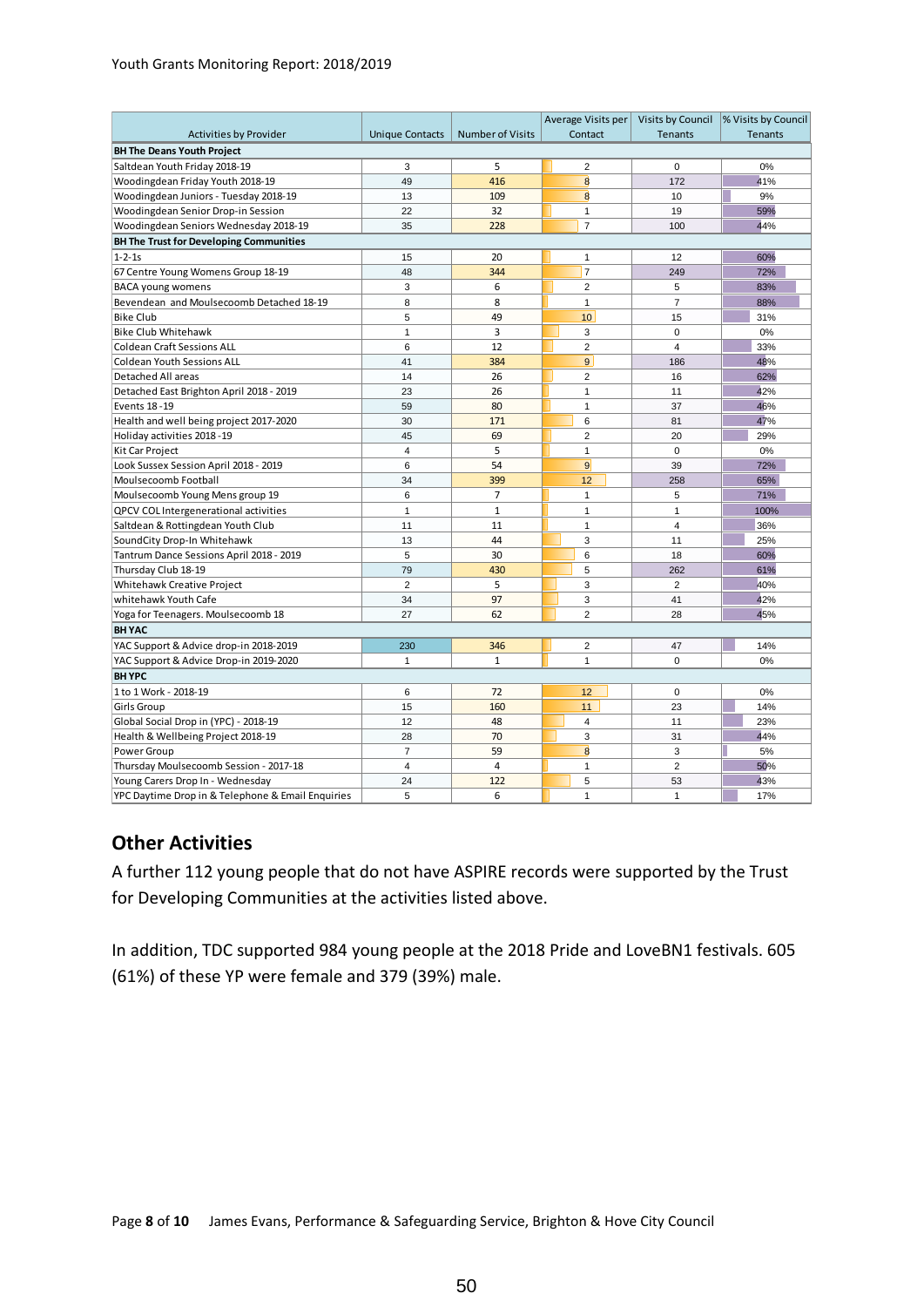### <span id="page-8-0"></span>8. YOUTH GRANT OUTCOMES

| Unique contacts by number of outcomes | Contacts | % of 1,833 |
|---------------------------------------|----------|------------|
| achieved                              |          | Contacts   |
| Achieving at least 1 outcome          | 1308     | 71%        |
| Achieving 2 or more outcomes          | 1150     | 63%        |
| Achieving 3 or more outcomes          | 897      | 49%        |
| Achieving all 4 outcomes              | 584      | 32%        |

| Unique contacts achieving each outcome      | Contacts | % of 1,833 |
|---------------------------------------------|----------|------------|
| category                                    |          | Contacts   |
| <b>Community Cohesion and Civic Society</b> | 998      | 54%        |
| Greater Self-Awareness, agency, confidence  | 1189     | 65%        |
| Raised and Positive Aspirations             | 761      | 42%        |
| <b>Skills</b>                               | 991      | 54%        |

| <b>Total outcomes by category</b>           | <b>Outcomes</b> | % of 10,388     |
|---------------------------------------------|-----------------|-----------------|
|                                             |                 | <b>Outcomes</b> |
| <b>Community Cohesion and Civic Society</b> | 3254            | 31%             |
| Greater Self-Awareness, agency, confidence  | 4056            | 39%             |
| Raised and Positive Aspirations             | 1130            | 11%             |
| <b>Skills</b>                               | 1948            | 19%             |

| <b>Outcomes by YP's</b> | Contacts | % Contacts | <b>Outcomes</b> | % of Outcomes |
|-------------------------|----------|------------|-----------------|---------------|
| area of residence       |          | by area    |                 | by area       |
| <b>BH Central</b>       | 563      | 31%        | 2576            | 25%           |
| <b>BH East</b>          | 260      | 14%        | 1400            | 13%           |
| <b>BH North</b>         | 435      | 24%        | 3068            | 30%           |
| <b>BH West</b>          | 422      | 23%        | 2727            | 26%           |
| East Sussex             | 114      | 6%         | 426             | 4%            |
| <b>West Sussex</b>      | 39       | 2%         | 191             | 2%            |

| <b>Outcomes by Youth Service Provider</b> | Contacts | % Contacts<br>by provider | <b>Outcomes</b> | % of Outcomes<br>by provider |
|-------------------------------------------|----------|---------------------------|-----------------|------------------------------|
| BH BYC - Brighton Youth Centre            | 810      | 39%                       | 3488            | 34%                          |
| <b>BH Hangleton and Knoll</b>             | 249      | 12%                       | 2198            | 21%                          |
| <b>BH Tarnerland</b>                      | 232      | 11%                       | 345             | 3%                           |
| BH The Deans Youth Project                | 66       | 3%                        | 281             | 3%                           |
| BH The Trust for Developing Communities   | 382      | 19%                       | 2856            | 27%                          |
| <b>BH YAC</b>                             | 230      | 11%                       | 703             | 7%                           |
| <b>BH YPC</b>                             | 92       | 4%                        | 517             | 5%                           |

<span id="page-8-1"></span>*Note: comparisons between % contacts and % outcomes are given as an approximation of cohort sizes; outcome goals vary greatly between activity types and several YP are supported by multiple Youth Providers.*

Page **9** of **10** James Evans, Performance & Safeguarding Service, Brighton & Hove City Council